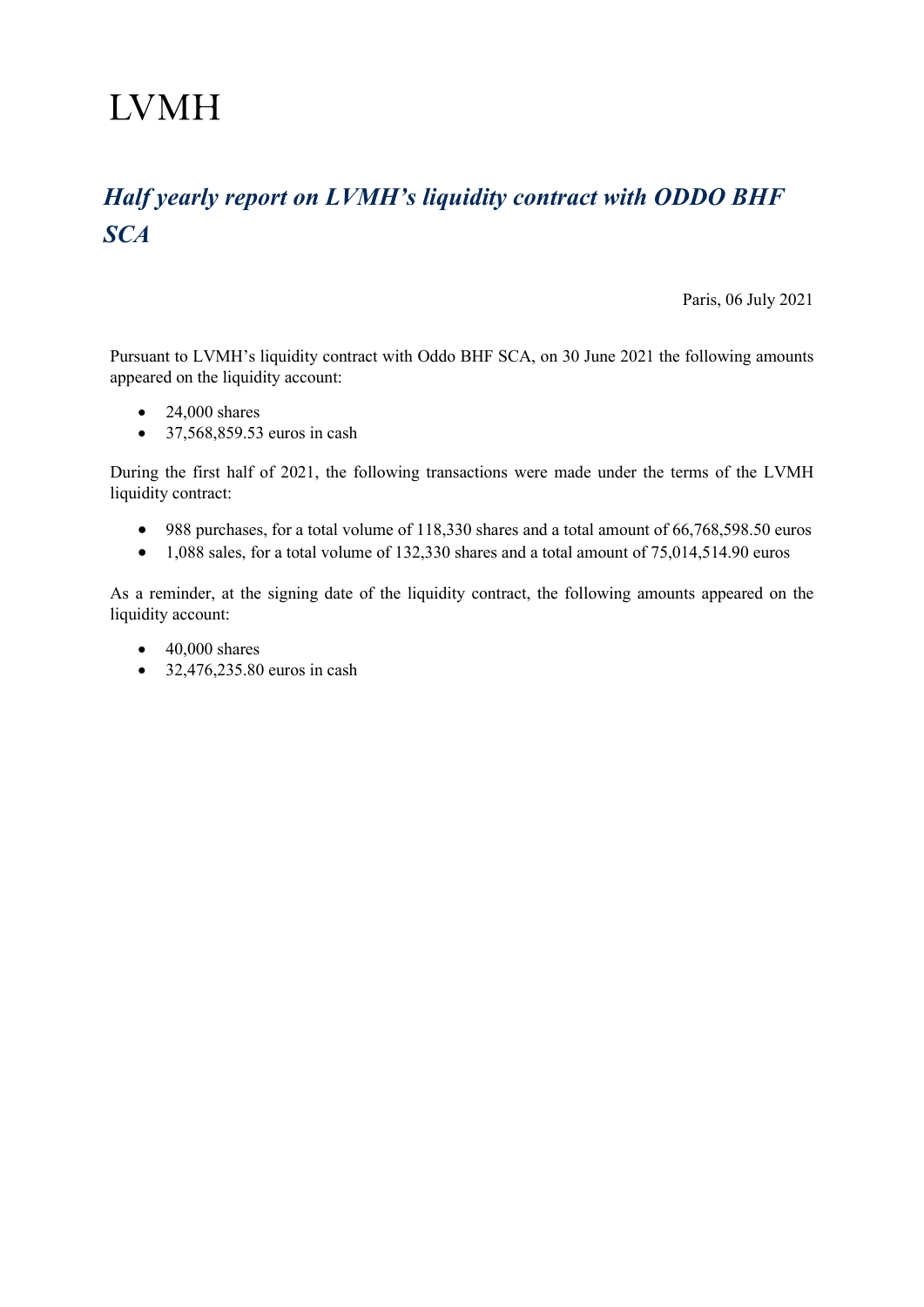| <b>PURCHASES</b> |                                  |                            |                        | <b>SALES</b> |                                  |                            |                        |
|------------------|----------------------------------|----------------------------|------------------------|--------------|----------------------------------|----------------------------|------------------------|
| <b>Date</b>      | <b>Number of</b><br>transactions | <b>Number of</b><br>shares | <b>Amount in euros</b> | <b>Date</b>  | <b>Number of</b><br>transactions | <b>Number of</b><br>shares | <b>Amount in euros</b> |
| <b>Total</b>     | 988                              | 118,330                    | 66,768,598.50          | <b>Total</b> | 1,088                            | 132,330                    | 75,014,514.90          |
| 04/01/2020       | 13                               | 2,000                      | 1,026,500.00           | 04/01/2020   | $\mathbf{1}$                     | 1,000                      | 518,000.00             |
| 05/01/2020       | 10                               | 2,000                      | 1,013,000.00           | 07/01/2020   | 31                               | 4,000                      | 2,047,960.20           |
| 06/01/2020       | 12                               | 2,000                      | 1,003,500.00           | 08/01/2020   | 3                                | 1,000                      | 521,000.00             |
| 11/01/2020       | $\mathbf{1}$                     | 1,000                      | 520,000.00             | 11/01/2020   | 3                                | 1,000                      | 522,400.00             |
| 12/01/2020       | 6                                | 2,000                      | 1,033,800.00           | 13/01/2020   | 3                                | 1,000                      | 520,000.00             |
| 13/01/2020       | 14                               | 3,000                      | 1,536,599.10           | 18/01/2020   | 25                               | 1,000                      | 499,000.00             |
| 15/01/2020       | 44                               | 8,000                      | 3,988,253.60           | 20/01/2020   | 32                               | 7,000                      | 3,512,824.40           |
| 19/01/2020       | 36                               | 3,000                      | 1,480,850.00           | 21/01/2020   | 9                                | 2,000                      | 1,021,500.00           |
| 22/01/2020       | $\mathbf 1$                      | 1,000                      | 505,000.00             | 22/01/2020   | 21                               | 4,000                      | 2,040,900.00           |
| 25/01/2020       | 21                               | 5,000                      | 2,518,900.00           | 26/01/2020   | 16                               | 4,000                      | 2,039,333.20           |
| 27/01/2020       | 29                               | 8,018                      | 4,023,963.10           | 27/01/2020   | 31                               | 3,018                      | 1,536,324.00           |
| 28/01/2020       | 5                                | 1,000                      | 502,000.00             | 28/01/2020   | 24                               | 8,000                      | 4,097,400.00           |
| 29/01/2020       | 22                               | 6,000                      | 3,015,600.00           | 29/01/2020   | 4                                | 1,000                      | 510,000.00             |
| 05/02/2020       | 9                                | 1,000                      | 525,000.00             | 01/02/2020   | 15                               | 3,000                      | 1,522,494.40           |
| 08/02/2020       | 20                               | 1,000                      | 528,000.00             | 02/02/2020   | 20                               | 6,000                      | 3,116,800.00           |
| 10/02/2020       | 21                               | 3,000                      | 1,588,000.00           | 03/02/2020   | 23                               | 1,000                      | 525,600.00             |
| 12/02/2020       | $\overline{2}$                   | 1,000                      | 527,000.00             | 05/02/2020   | $\overline{4}$                   | 1,000                      | 530,000.00             |
| 17/02/2020       | $\overline{7}$                   | 2,000                      | 1,067,000.00           | 09/02/2020   | 17                               | 3,000                      | 1,610,000.00           |
| 18/02/2020       | 13                               | 1,000                      | 531,000.00             | 15/02/2020   | 5                                | 2,000                      | 1,067,000.00           |
| 22/02/2020       | $\overline{4}$                   | 1,000                      | 537,000.00             | 16/02/2020   | 6                                | 1,000                      | 539,309.10             |
| 23/02/2020       | 9                                | 3,000                      | 1,606,000.00           | 17/02/2020   | 4                                | 2,000                      | 1,075,500.00           |
| 24/02/2020       | $\overline{7}$                   | 2,000                      | 1,067,000.00           | 18/02/2020   | 3                                | 1,000                      | 535,000.00             |
| 25/02/2020       | 4                                | 1,000                      | 531,000.00             | 19/02/2020   | $\overline{7}$                   | 2,000                      | 1,081,000.00           |
| 26/02/2020       | 17                               | 3,000                      | 1,565,600.00           | 22/02/2020   | $\mathbf{1}$                     | 1,000                      | 540,000.00             |
| 03/03/2020       | 24                               | 1,000                      | 544,200.00             | 23/02/2020   | $11\,$                           | 2,000                      | 1,077,400.00           |
| 04/03/2020       | 53                               | 2,000                      | 1,075,500.00           | 26/02/2020   | 36                               | 3,000                      | 1,582,903.00           |
| 05/03/2020       | 5                                | 2,000                      | 1,054,000.00           | 01/03/2020   | 30                               | 3,000                      | 1,602,000.00           |
| 09/03/2020       | 28                               | 1,500                      | 796,700.00             | 02/03/2020   | 6                                | 1,000                      | 542,000.00             |
| 24/03/2020       | $\overline{2}$                   | 500                        | 275,000.00             | 03/03/2020   | 8                                | 1,000                      | 547,000.00             |
| 25/03/2020       | $\pmb{4}$                        | 1,000                      | 550,000.00             | 05/03/2020   | 5                                | 2,000                      | 1,060,000.00           |
| 19/04/2020       | $\overline{2}$                   | 1,000                      | 624,000.00             | 09/03/2020   | 47                               | 3,500                      | 1,883,800.00           |
| 20/04/2020       | 77                               | 6,000                      | 3,683,433.90           | 10/03/2020   | 51                               | 2,500                      | 1,366,580.00           |
| 23/04/2020       | 4                                | 1,000                      | 627,000.00             | 12/03/2020   | $\overline{2}$                   | 500                        | 281,700.00             |
| 26/04/2020       | 6                                | 1,000                      | 625,800.00             | 24/03/2020   | 22                               | 500                        | 278,000.00             |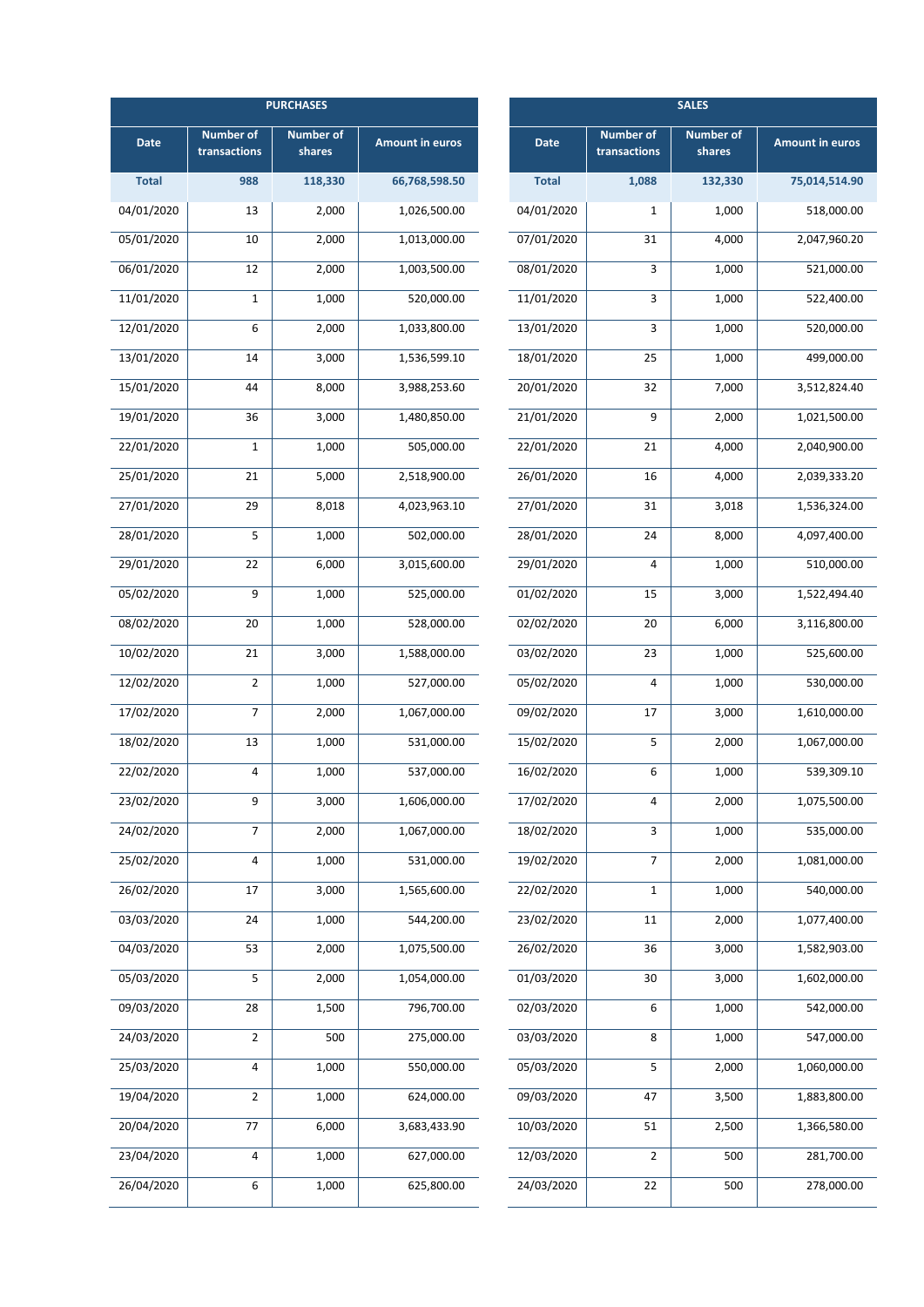| 29/04/2020 | $\overline{2}$  | 1,000 | 633,000.00   | 25/03/2020 | 21             | 1,000              | 555,000.00   |
|------------|-----------------|-------|--------------|------------|----------------|--------------------|--------------|
| 30/04/2020 | $\overline{7}$  | 2,000 | 1,260,000.00 | 30/03/2020 | 36             | 3,000              | 1,700,200.00 |
| 03/05/2020 | 51              | 1,500 | 944,950.00   | 16/04/2020 | 12             | 3,000              | 1,882,000.00 |
| 04/05/2020 | 11              | 2,000 | 1,245,000.00 | 19/04/2020 | 5              | 1,000              | 630,000.00   |
| 06/05/2020 | $\overline{77}$ | 2,500 | 1,562,950.10 | 21/04/2020 | 19             | 3,000              | 1,854,000.00 |
| 07/05/2020 | 3               | 500   | 311,000.00   | 22/04/2020 | 20             | 2,000              | 1,266,000.00 |
| 10/05/2020 | 16              | 1,000 | 626,000.00   | 23/04/2020 | 5              | 27                 | 17,010.00    |
| 11/05/2020 | 54              | 3,000 | 1,838,475.20 | 27/04/2020 | $11\,$         | 973                | 614,157.60   |
| 12/05/2020 | $\overline{7}$  | 1,000 | 608,000.00   | 29/04/2020 | 8              | 1,000              | 639,000.00   |
| 13/05/2020 | 10              | 1,000 | 605,000.00   | 30/04/2020 | $\mathbf 1$    | 1,000              | 634,500.00   |
| 17/05/2020 | $\overline{7}$  | 1,000 | 622,000.00   | 03/05/2020 | 9              | $\overline{2,000}$ | 1,267,000.00 |
| 18/05/2020 | 3               | 1,000 | 624,500.00   | 05/05/2020 | 53             | 3,500              | 2,193,300.00 |
| 19/05/2020 | $\bf 8$         | 2,000 | 1,231,200.00 | 07/05/2020 | 37             | 1,000              | 627,800.00   |
| 31/05/2020 | 5               | 1,000 | 652,000.00   | 12/05/2020 | 14             | 1,000              | 617,000.00   |
| 03/06/2020 | 8               | 2,000 | 1,311,700.00 | 13/05/2020 | 41             | 3,000              | 1,843,111.00 |
| 04/06/2020 | 51              | 1,000 | 650,260.00   | 14/05/2020 | 13             | 2,000              | 1,252,600.00 |
| 09/06/2020 | 4               | 1,000 | 662,300.00   | 18/05/2020 | 5              | 1,000              | 630,000.00   |
| 10/06/2020 | 6               | 1,000 | 656,000.00   | 19/05/2020 | 11             | 2,000              | 1,240,700.00 |
| 14/06/2020 | $\overline{7}$  | 1,000 | 669,000.00   | 20/05/2020 | 84             | 1,000              | 625,000.00   |
| 18/06/2020 | $\overline{9}$  | 3,000 | 2,054,100.00 | 24/05/2020 | $\mathbf 1$    | 1,000              | 637,500.00   |
| 21/06/2020 | 9               | 1,812 | 1,227,348.00 | 25/05/2020 | 22             | 1,000              | 641,200.00   |
| 23/06/2020 | 12              | 2,000 | 1,347,900.00 | 27/05/2020 | $\overline{7}$ | 2,000              | 1,295,200.00 |
| 28/06/2020 | 23              | 1,000 | 668,500.00   | 28/05/2020 | 4              | 1,000              | 655,000.00   |
| 30/06/2020 | 66              | 4,000 | 2,661,215.50 | 01/06/2020 | $12\,$         | 1,000              | 658,000.00   |
|            |                 |       |              | 02/06/2020 | 5              | 1,000              | 661,500.00   |
|            |                 |       |              | 07/06/2020 | 13             | 1,000              | 655,000.00   |
|            |                 |       |              | 08/06/2020 | 14             | 1,000              | 660,000.00   |
|            |                 |       |              | 09/06/2020 | $\bf 8$        | 1,000              | 667,000.00   |
|            |                 |       |              | 11/06/2020 | $\mathbf 2$    | 2,000              | 1,334,000.00 |
|            |                 |       |              | 14/06/2020 | $\overline{7}$ | 2,000              | 1,348,000.00 |
|            |                 |       |              | 15/06/2020 | 14             | 1,000              | 679,000.00   |
|            |                 |       |              | 17/06/2020 | $1\,$          | 1,000              | 687,600.00   |

18/06/2020 5 1,000 694,000.00 22/06/2020 8 812 555,408.00

24/06/2020 2 1,000 674,000.00 29/06/2020 32 1,000 673,000.00